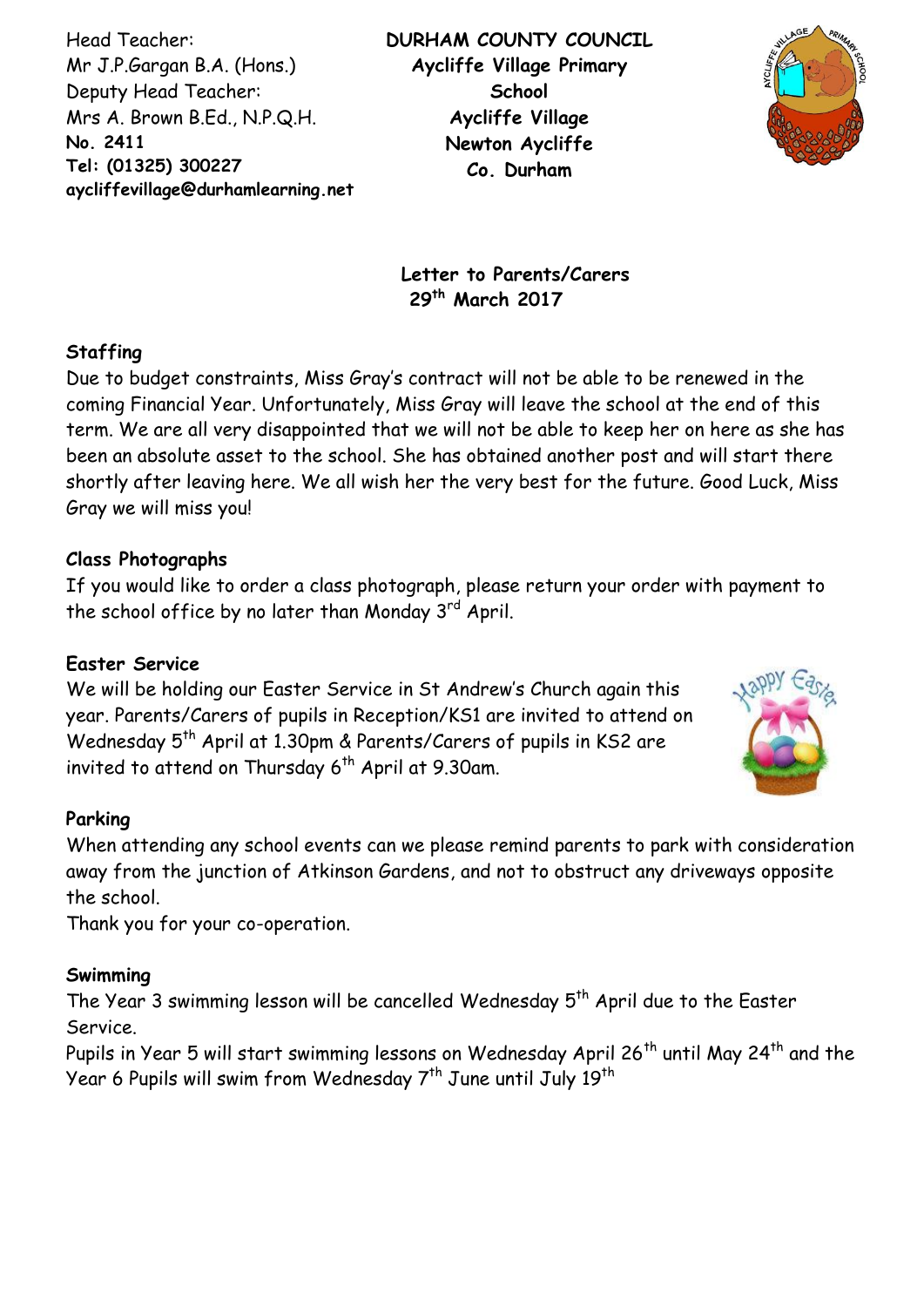

# **Dance Class**

Sedgefield School Sports Partnership is offering coaching for an After School Dance class starting on Tuesday 25<sup>th</sup> April until Tuesday 25<sup>th</sup> May for pupils in KS2.

The club will start at 3.15 and finish at 4.15pm, and will cost £3.00 per week.

(This is a total of £15 per pupil, to be paid in advance.)

If your child is interested in taking part, please complete and return the attached proforma by Monday 3rd April. (Places are limited to 20 children).

# **Ballet/Tap Class**

Louise Turnbull of Step by Step Dance School will be starting a Ballet/Tap class (following The Royal Academy of Dance syllabus) on Thursday 27<sup>th</sup> April for pupils in Reception, Year 1 & Year 2. The club will start at 3.15pm and finish at 4.15pm, and will cost £3.00 per week. (This is a total of £15 per pupil, to be paid in advance.)

If your child is interested in taking part please complete and return the attached proforma by Monday 3rd April. (Places are limited 20 children).

You will be informed by text message if your child has been allocated a place, you will then be able to pay via ParentPay.

## **Fundraising**

Well Done to Molly Foster in Year 3 for her hard work in helping the homeless. Molly is helping local charities by donating some of 'life's little luxuries'. If you would like to help, please donate any toiletries to the drop off point at the Newton Aycliffe Youth Centre on a Monday evening between 5pm & 8pm. Thank you.



We would like to take this opportunity of wishing you all a very Happy Easter and remind you that school closes on Friday 7<sup>th</sup> April and Re-opens on Monday 24<sup>th</sup> April. As usual, if anyone would like to discuss any of the issues raised here, with me or any member of staff, please don't hesitate to contact us.

Yours sincerely,

Mr J.P. Gargan. Head teacher.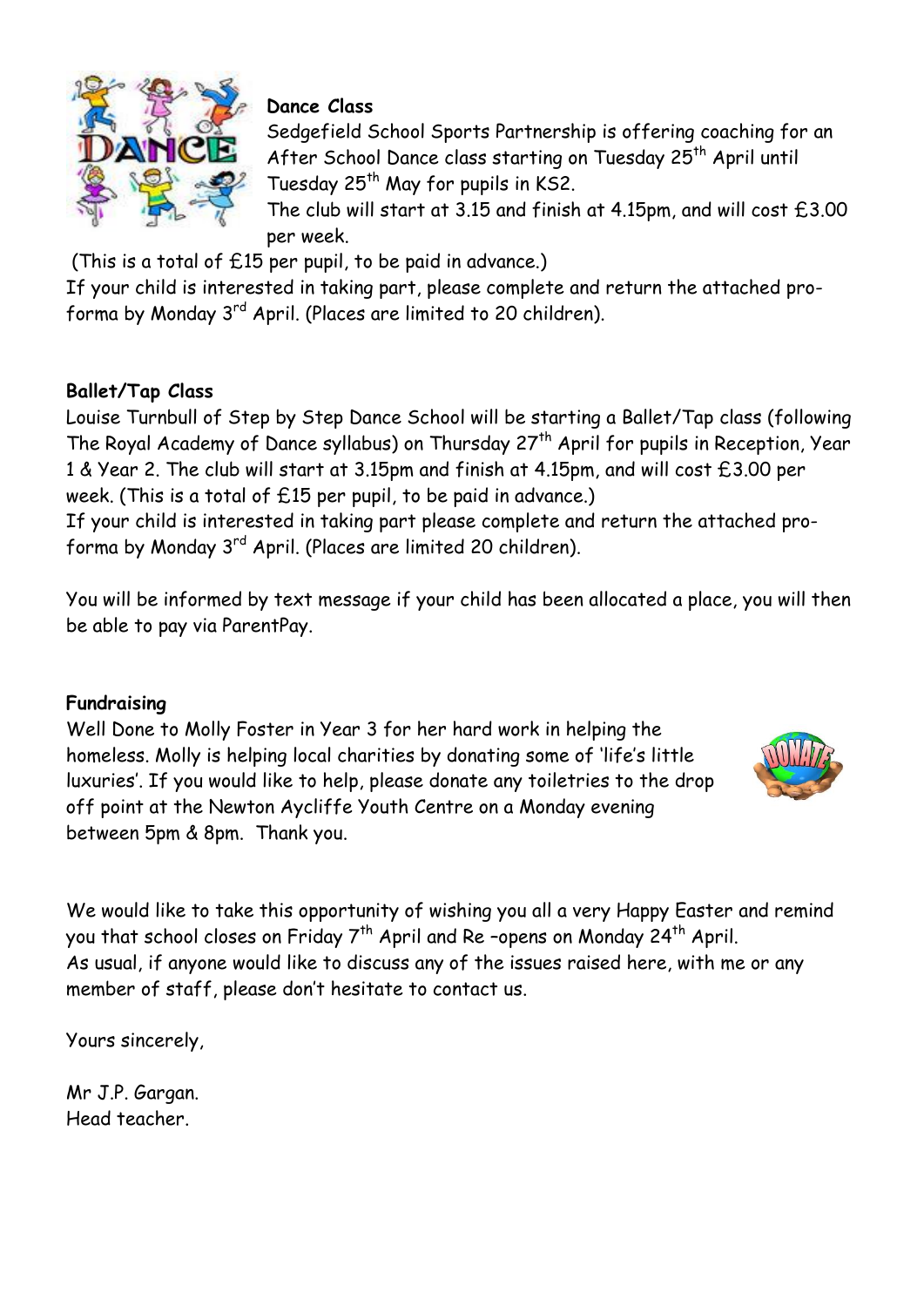# Dance Class (KS2) - Tuesday 25<sup>th</sup> April - Tuesday 23<sup>rd</sup> May

Name of child: \_\_\_\_\_\_\_\_\_\_\_\_\_\_\_\_\_\_\_\_\_\_\_\_\_would like to part in the After School Dance class. I will arrange to pay £15 via ParentPay when the place is confirmed.

\_\_\_\_\_\_\_\_\_\_\_\_\_\_\_\_\_\_\_\_\_\_\_\_\_\_\_\_\_\_\_\_\_\_\_\_\_\_\_\_\_\_\_\_\_\_\_\_\_\_\_\_\_\_\_\_\_\_\_\_\_\_\_\_

He/she will be collected from school at 4.15pm.

Signed\_\_\_\_\_\_\_\_\_\_\_\_\_\_\_\_\_Parent/Carer.

## <u> Ballet/Tap Class (Rec Y1&Y2) - Thursday 27<sup>th</sup> April - Thursday 25<sup>th</sup> May</u>

Name of child:\_\_\_\_\_\_\_\_\_\_\_\_\_\_\_\_\_\_\_\_\_\_\_\_\_\_\_\_\_\_\_\_would like to part in the After School Ballet/Tap class. I will arrange to pay £15 via ParentPay when the place is confirmed.

\_\_\_\_\_\_\_\_\_\_\_\_\_\_\_\_\_\_\_\_\_\_\_\_\_\_\_\_\_\_\_\_\_\_\_\_\_\_\_\_\_\_\_\_\_\_\_\_\_\_\_\_\_\_\_\_\_\_\_\_\_\_\_\_

He/she will be collected from school at 4.15pm.

Signed\_\_\_\_\_\_\_\_\_\_\_\_\_\_\_\_\_Parent/Carer.